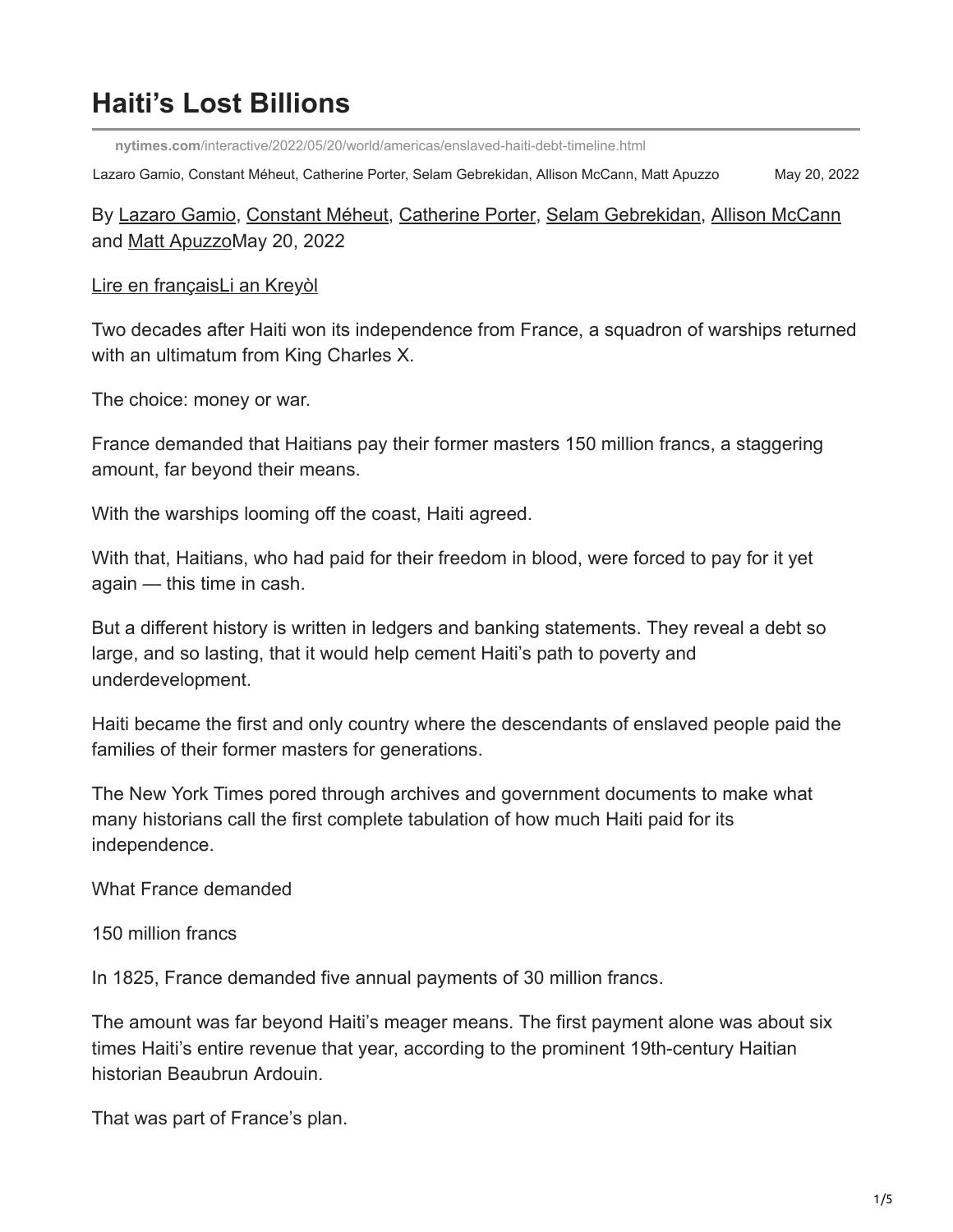Together this became known as Haiti's "double debt" — the French demand and the loan to start paying it.

In late 1837, a second French fleet sailed into Port-au-Prince, intent on forcing the Haitians to pay.

France ultimately agreed to reduce its original demand to 90 million francs. But we found that Haiti made payments totalling 112 million francs over the course of seven decades, or about \$560 million in today's dollars.

If that money had remained in Haiti, rather than being shipped off to France, it would have added \$21 billion to Haiti's economy over the last two centuries.

While the exact amount is unknowable, numerous economists and financial historians who reviewed our analysis said that estimate was, if anything, conservative.

That would put our estimate at a \$115 billion loss for Haiti.

In 1826, Haiti emptied its treasury, looking for money to complete the first payment. Documents from a French ship captain detail how the money was collected and transported back to Paris inside locked cases.

In 1826, Haiti emptied its treasury, looking for money to complete the first payment. Documents from a French ship captain detail how the money was collected and transported back to Paris inside locked cases.

Afterward, Haiti began defaulting on payments almost immediately.

The burden wasn't shouldered by the country's elite. It was the coffee farmers who ultimately paid it, through taxes on their exports.

Haiti, also battered by natural disasters, soon faced another revolution.

French National Library

Many were bitter that he had resumed payments on the reviled debt.

Despite Haiti's troubles, France made sure its former colony kept paying. It sent warships again, threatening to bomb the country's ports.

The payments were France's "principal interest in Haiti, the question that dominated everything else for us," explained one French minister at the time.

Mauricio Lima for The New York Times

For decades, Haiti continued to pay down the double debt. Then, a French bank arrived on the scene — Crédit Industriel et Commercial. In 1880, it set up Haiti's first national bank.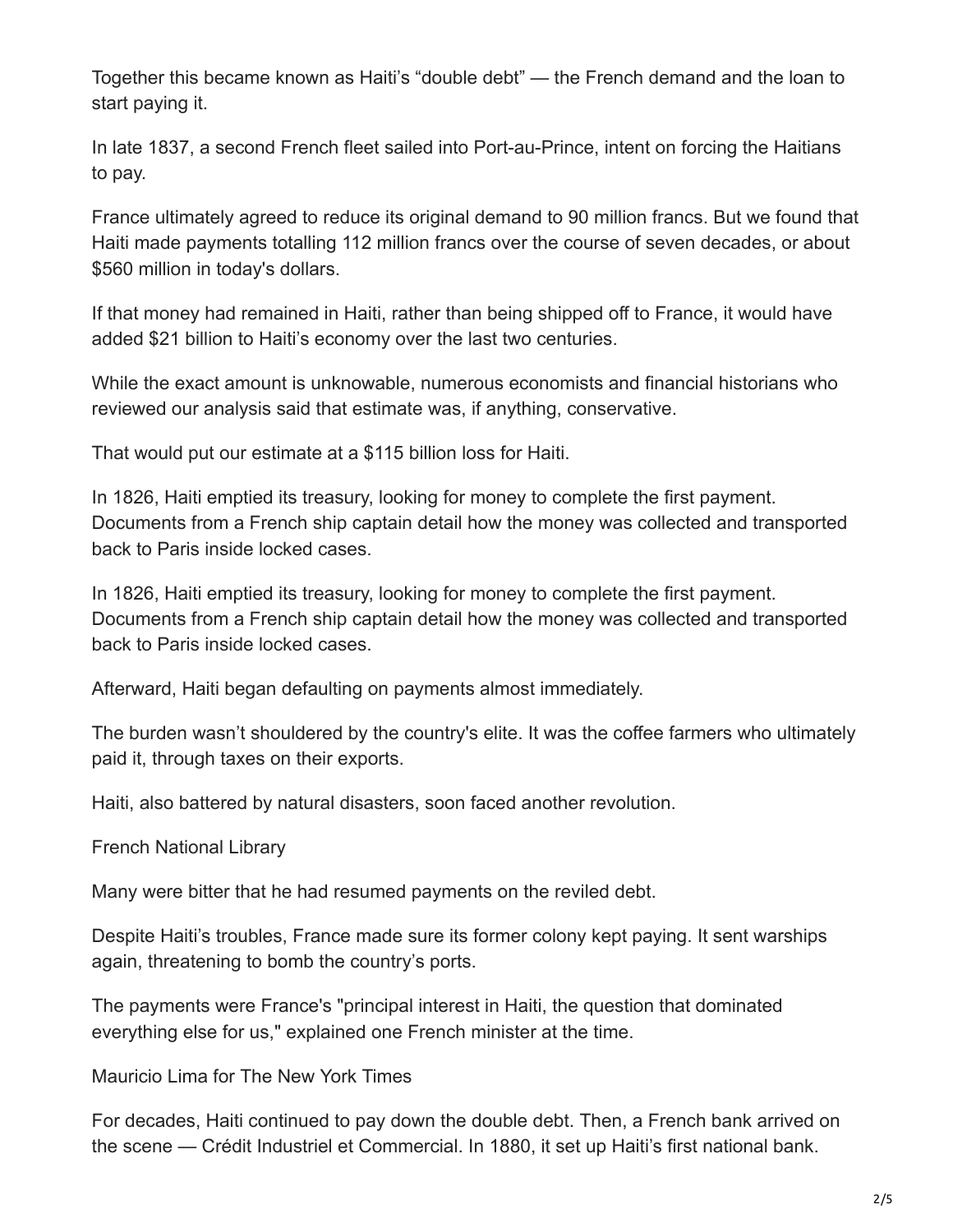It was a disaster — national in name only.

Haiti's treasury was now controlled by a French bank. The Haitian government could not deposit or spend money without paying a commission.

In some years, French profits exceeded Haiti's entire public works budget.

## **Haiti's debt burden**

Double debt

1874 and 1875 loans

Haiti officially made its last payments on the double debt in 1888. But, to do that, it took out two additional hefty loans in 1874 and 1875.

Haiti officially made its last payments on the double debt in 1888. But, to do that, it took out two additional hefty loans in 1874 and 1875.

Again, the French bankers took handsome commissions. Corrupt Haitian officials also lined their pockets, siphoning off much of the money.

More disastrous loans followed. Officially, they were not directly tied to the double debt. But by this point Haiti's coffers were so depleted that its leaders could barely govern, let alone build the country.

In 1910, Haiti's national bank was re-established under new owners. A Parisian bank still owned the biggest share, but American and German banks took over the rest.

It may have been the national bank of Haiti, but Haiti didn't own it.

Soon after, the national bank issued a new loan to Haiti on terrible terms, and often withheld money from the government, worsening the nation's political instability.

By 1911, \$2.53 out of every \$3 that Haiti earned from coffee taxes, its most important source of revenue, went to paying debts held by French investors.

In France, meanwhile, it was a time of prosperity. The cafes of Paris overflowed, many of its patrons drinking coffee cultivated by debt-hobbled Haitians half a world away.

In December 1914, this gunboat pulled into harbor in Port-au-Prince. The U.S. Marines on board were on a mission.

For years, U.S. business interests led by the National City Bank of New York — Citigroup's predecessor — had pushed for American control over Haiti.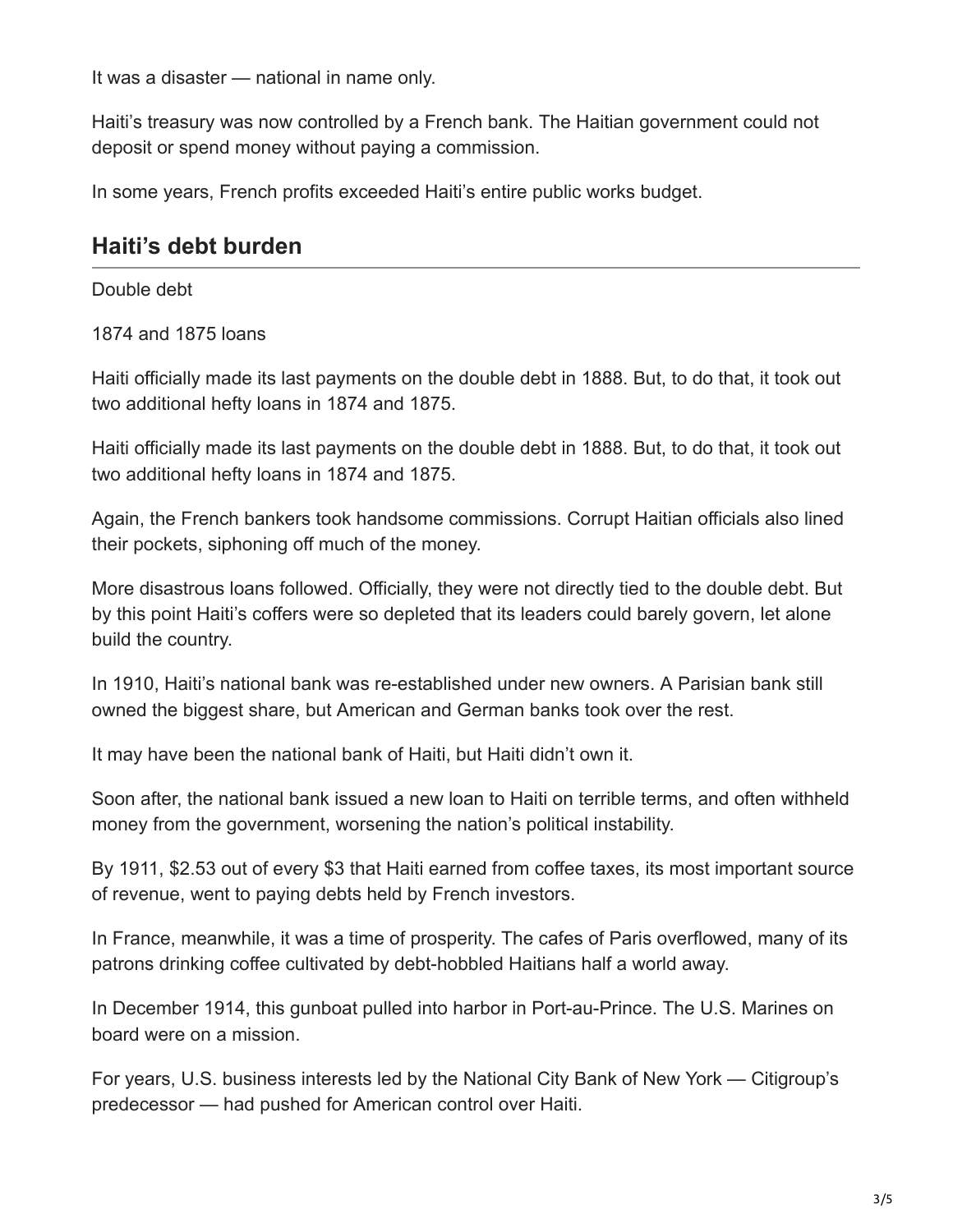They persuaded the U.S. State Department to remove gold from the vaults of Haiti's National Bank.

Marines strolled into Haiti's national bank and walked out with \$500,000 in gold.

Their loot was in New York within days.

The Marine operation was a precursor to a full-scale invasion of Haiti the following summer. Americans took control of Haiti's government and rewrote the country's Constitution.

Lasting 19 years, the military occupation was one of the longest in U.S. history.

The Americans forced Haitians to build roads for no pay, and soldiers shot those who tried to escape. Many Haitians saw this as a return to slavery.

## **Haiti's Debt Burden**

### Franc loses value

The U.S. now controlled Haiti's finances.

In 1922, Haiti was forced to borrow from Wall Street, despite fierce objections from Haitians that it would drive them deeper into debt.

American financial control continued until 1947. By that time, Haitian farmers were living on a diet that was "often close to the starvation level," United Nations officials reported. As few as one in six children went to school.

Federico Rios for The New York Times

It's easy to see the history of Haiti as just a story of corruption. Some leaders, most notoriously the Duvalier father-and-son dictators who ruled for nearly 30 years, enriched themselves and plunged their country further into poverty.

It's easy to see the history of Haiti as just a series of hurricanes, epidemics and natural disasters, like the 2010 earthquake that devastated the country.

Haiti has been called a disaster. A failed state. An aid trap.

But for generations after independence, Haiti was forced to send a large portion of its wealth overseas.

A bronze statue in Haiti's capital, known as Nèg Mawon, depicts a rebel who has escaped slavery and blows a conch shell to summon the revolution.

The price of that freedom was long lasting, depleting Haiti of the resources it needed to build a nation.